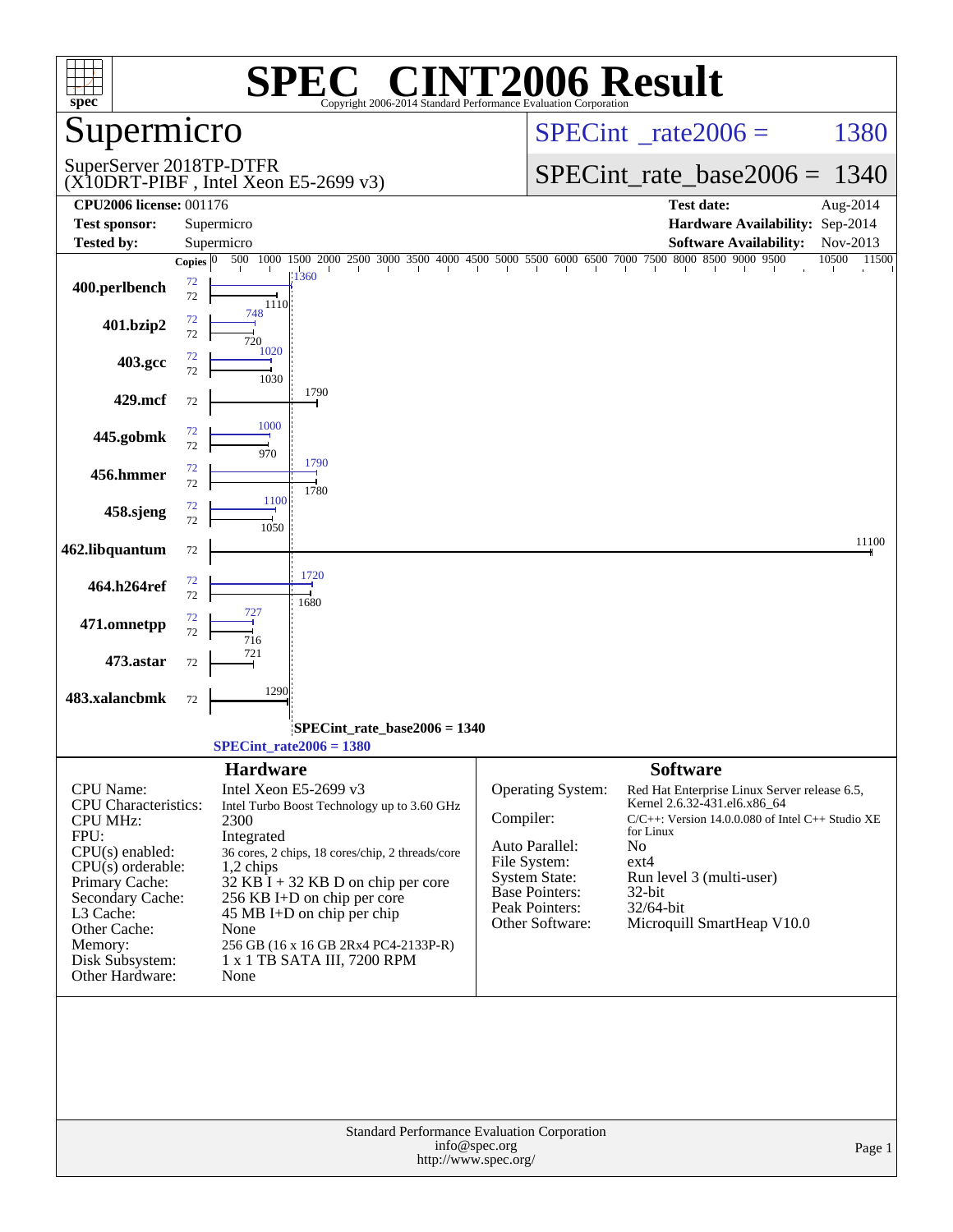

#### Supermicro

#### SuperServer 2018TP-DTFR

(X10DRT-PIBF , Intel Xeon E5-2699 v3)

SPECint rate $2006 = 1380$ 

#### [SPECint\\_rate\\_base2006 =](http://www.spec.org/auto/cpu2006/Docs/result-fields.html#SPECintratebase2006) 1340

**[CPU2006 license:](http://www.spec.org/auto/cpu2006/Docs/result-fields.html#CPU2006license)** 001176 **[Test date:](http://www.spec.org/auto/cpu2006/Docs/result-fields.html#Testdate)** Aug-2014 **[Test sponsor:](http://www.spec.org/auto/cpu2006/Docs/result-fields.html#Testsponsor)** Supermicro Supermicro **[Hardware Availability:](http://www.spec.org/auto/cpu2006/Docs/result-fields.html#HardwareAvailability)** Sep-2014 **[Tested by:](http://www.spec.org/auto/cpu2006/Docs/result-fields.html#Testedby)** Supermicro **Supermicro [Software Availability:](http://www.spec.org/auto/cpu2006/Docs/result-fields.html#SoftwareAvailability)** Nov-2013

#### **[Results Table](http://www.spec.org/auto/cpu2006/Docs/result-fields.html#ResultsTable)**

|                    | <b>Base</b>   |                |            |                |             |                                                                                                          |            | <b>Peak</b>   |                |              |                |              |                |              |
|--------------------|---------------|----------------|------------|----------------|-------------|----------------------------------------------------------------------------------------------------------|------------|---------------|----------------|--------------|----------------|--------------|----------------|--------------|
| <b>Benchmark</b>   | <b>Copies</b> | <b>Seconds</b> | Ratio      | <b>Seconds</b> | Ratio       | <b>Seconds</b>                                                                                           | Ratio      | <b>Copies</b> | <b>Seconds</b> | <b>Ratio</b> | <b>Seconds</b> | <b>Ratio</b> | <b>Seconds</b> | <b>Ratio</b> |
| 400.perlbench      | 72            | 627            | 1120       | 631            | <b>1110</b> | 632                                                                                                      | 1110       | 72            | 515            | 1370         | 517            | 1360         | 515            | 1360         |
| 401.bzip2          | 72            | 962            | 722        | 965            | 720         | 967                                                                                                      | <b>719</b> | 72            | 929            | 748          | 926            | 750          | 929            | 748          |
| $403.\mathrm{gcc}$ | 72            | 560            | 1030       | 569            | 1020        | 564                                                                                                      | 1030       | 72            | 563            | 1030         | 569            | 1020         | 566            | 1020         |
| $429$ .mcf         | 72            | 366            | 1790       | 368            | 1790        | 365                                                                                                      | 1800       | 72            | 366            | 1790         | 368            | 1790         | 365            | 1800         |
| $445$ .gobmk       | 72            | 778            | <b>970</b> | 777            | 972         | 779                                                                                                      | 970        | 72            | 753            | 1000         | 755            | 1000         | 756            | 1000         |
| 456.hmmer          | 72            | 377            | 1780       | 376            | 1780        | 377                                                                                                      | 1780       | 72            | 376            | 1790         | 375            | 1790         | 375            | 1790         |
| $458$ .sjeng       | 72            | 832            | 1050       | 832            | 1050        | 833                                                                                                      | 1050       | 72            | 795            | 1100         | 795            | <b>1100</b>  | 797            | 1090         |
| 462.libquantum     | 72            | 134            | 11100      | 134            | 11100       | 134                                                                                                      | 11100      | 72            | 134            | 11100        | 134            | 11100        | 134            | 11100        |
| 464.h264ref        | 72            | 950            | 1680       | 944            | 1690        | 952                                                                                                      | 1670       | 72            | 925            | 1720         | 923            | 1730         | 930            | 1710         |
| 471.omnetpp        | 72            | 631            | 713        | 628            | 717         | 628                                                                                                      | 716        | 72            | 629            | 716          | 617            | 729          | 619            | 727          |
| $473$ . astar      | 72            | 701            | 721        | 700            | 722         | 702                                                                                                      | 720        | 72            | 701            | 721          | 700            | 722          | 702            | 720          |
| 483.xalancbmk      | 72            | 386            | 1290       | 382            | 1300        | 384                                                                                                      | 1290       | 72            | 386            | 1290         | 382            | 1300         | 384            | <u>1290</u>  |
|                    |               |                |            |                |             | Results appear in the order in which they were run. Bold underlined text indicates a median measurement. |            |               |                |              |                |              |                |              |

#### **[Submit Notes](http://www.spec.org/auto/cpu2006/Docs/result-fields.html#SubmitNotes)**

 The numactl mechanism was used to bind copies to processors. The config file option 'submit' was used to generate numactl commands to bind each copy to a specific processor. For details, please see the config file.

#### **[Operating System Notes](http://www.spec.org/auto/cpu2006/Docs/result-fields.html#OperatingSystemNotes)**

Stack size set to unlimited using "ulimit -s unlimited"

#### **[Platform Notes](http://www.spec.org/auto/cpu2006/Docs/result-fields.html#PlatformNotes)**

BIOS Settings: Enforce POR set to Disabled Memory Frequency set to 2133 COD Enable set to Enabled Early Snoop set to Disabled

#### **[General Notes](http://www.spec.org/auto/cpu2006/Docs/result-fields.html#GeneralNotes)**

Environment variables set by runspec before the start of the run: LD\_LIBRARY\_PATH = "/home/Trial/SPEC2006\_v11/libs/32:/home/Trial/SPEC2006\_v11/libs/64:/home/Trial/SPEC2006\_v11/sh" Binaries compiled on a system with 1x Core i7-860 CPU + 8GB memory using RedHat EL 6.4

 Transparent Huge Pages enabled with: echo always > /sys/kernel/mm/redhat\_transparent\_hugepage/enabled Filesystem page cache cleared with:

Continued on next page

Standard Performance Evaluation Corporation [info@spec.org](mailto:info@spec.org) <http://www.spec.org/>

Page 2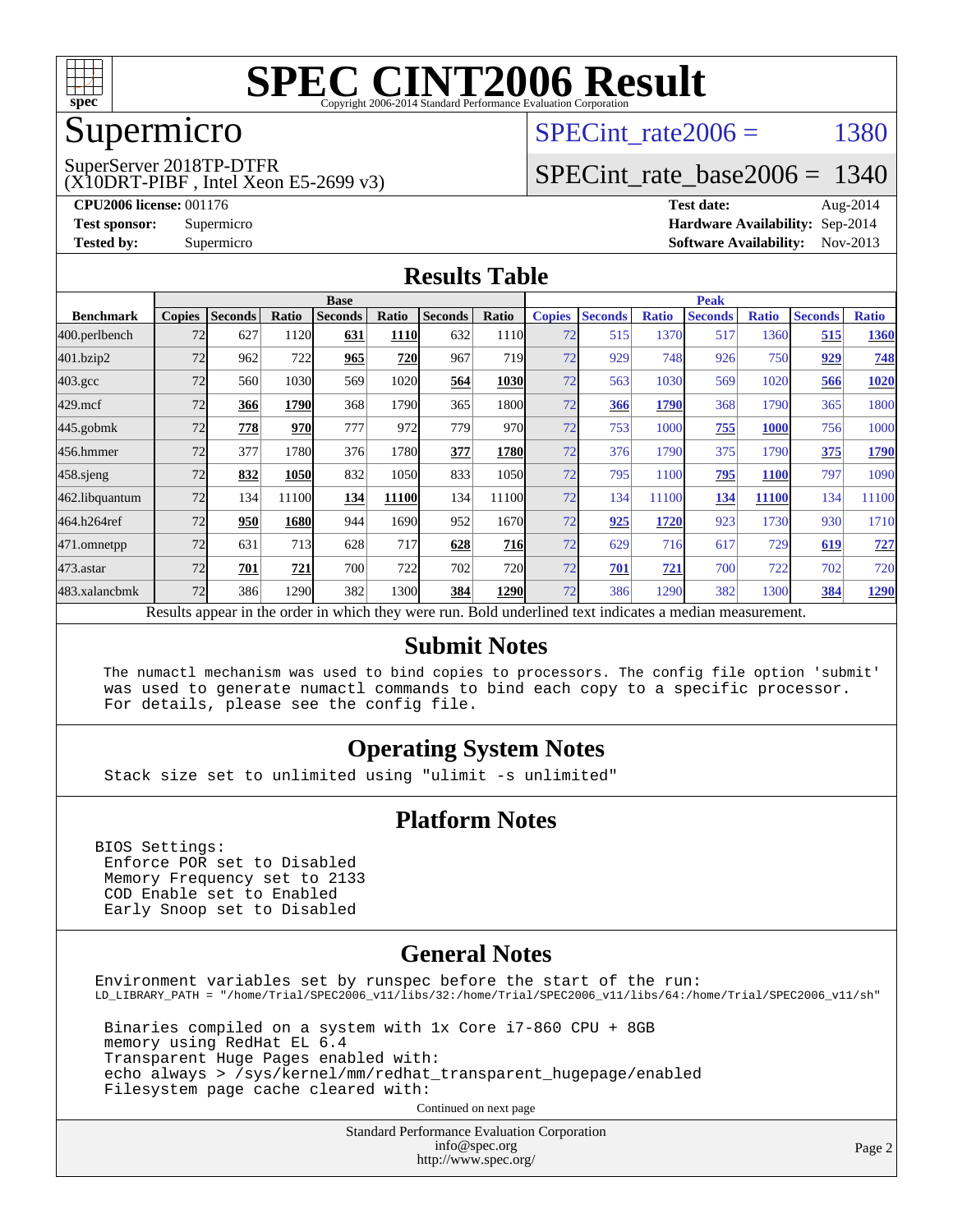

#### Supermicro

SPECint rate $2006 = 1380$ 

(X10DRT-PIBF , Intel Xeon E5-2699 v3) SuperServer 2018TP-DTFR

**[CPU2006 license:](http://www.spec.org/auto/cpu2006/Docs/result-fields.html#CPU2006license)** 001176 **[Test date:](http://www.spec.org/auto/cpu2006/Docs/result-fields.html#Testdate)** Aug-2014

[SPECint\\_rate\\_base2006 =](http://www.spec.org/auto/cpu2006/Docs/result-fields.html#SPECintratebase2006) 1340

**[Test sponsor:](http://www.spec.org/auto/cpu2006/Docs/result-fields.html#Testsponsor)** Supermicro Supermicro **[Hardware Availability:](http://www.spec.org/auto/cpu2006/Docs/result-fields.html#HardwareAvailability)** Sep-2014 **[Tested by:](http://www.spec.org/auto/cpu2006/Docs/result-fields.html#Testedby)** Supermicro **Supermicro [Software Availability:](http://www.spec.org/auto/cpu2006/Docs/result-fields.html#SoftwareAvailability)** Nov-2013

#### **[General Notes \(Continued\)](http://www.spec.org/auto/cpu2006/Docs/result-fields.html#GeneralNotes)**

 echo 1> /proc/sys/vm/drop\_caches runspec command invoked through numactl i.e.: numactl --interleave=all runspec <etc>

#### **[Base Compiler Invocation](http://www.spec.org/auto/cpu2006/Docs/result-fields.html#BaseCompilerInvocation)**

[C benchmarks](http://www.spec.org/auto/cpu2006/Docs/result-fields.html#Cbenchmarks): [icc -m32](http://www.spec.org/cpu2006/results/res2014q3/cpu2006-20140909-31411.flags.html#user_CCbase_intel_icc_5ff4a39e364c98233615fdd38438c6f2)

[C++ benchmarks:](http://www.spec.org/auto/cpu2006/Docs/result-fields.html#CXXbenchmarks) [icpc -m32](http://www.spec.org/cpu2006/results/res2014q3/cpu2006-20140909-31411.flags.html#user_CXXbase_intel_icpc_4e5a5ef1a53fd332b3c49e69c3330699)

#### **[Base Portability Flags](http://www.spec.org/auto/cpu2006/Docs/result-fields.html#BasePortabilityFlags)**

 400.perlbench: [-DSPEC\\_CPU\\_LINUX\\_IA32](http://www.spec.org/cpu2006/results/res2014q3/cpu2006-20140909-31411.flags.html#b400.perlbench_baseCPORTABILITY_DSPEC_CPU_LINUX_IA32) 462.libquantum: [-DSPEC\\_CPU\\_LINUX](http://www.spec.org/cpu2006/results/res2014q3/cpu2006-20140909-31411.flags.html#b462.libquantum_baseCPORTABILITY_DSPEC_CPU_LINUX) 483.xalancbmk: [-DSPEC\\_CPU\\_LINUX](http://www.spec.org/cpu2006/results/res2014q3/cpu2006-20140909-31411.flags.html#b483.xalancbmk_baseCXXPORTABILITY_DSPEC_CPU_LINUX)

#### **[Base Optimization Flags](http://www.spec.org/auto/cpu2006/Docs/result-fields.html#BaseOptimizationFlags)**

[C benchmarks](http://www.spec.org/auto/cpu2006/Docs/result-fields.html#Cbenchmarks):

[-xCORE-AVX2](http://www.spec.org/cpu2006/results/res2014q3/cpu2006-20140909-31411.flags.html#user_CCbase_f-xAVX2_5f5fc0cbe2c9f62c816d3e45806c70d7) [-ipo](http://www.spec.org/cpu2006/results/res2014q3/cpu2006-20140909-31411.flags.html#user_CCbase_f-ipo) [-O3](http://www.spec.org/cpu2006/results/res2014q3/cpu2006-20140909-31411.flags.html#user_CCbase_f-O3) [-no-prec-div](http://www.spec.org/cpu2006/results/res2014q3/cpu2006-20140909-31411.flags.html#user_CCbase_f-no-prec-div) [-opt-prefetch](http://www.spec.org/cpu2006/results/res2014q3/cpu2006-20140909-31411.flags.html#user_CCbase_f-opt-prefetch) [-opt-mem-layout-trans=3](http://www.spec.org/cpu2006/results/res2014q3/cpu2006-20140909-31411.flags.html#user_CCbase_f-opt-mem-layout-trans_a7b82ad4bd7abf52556d4961a2ae94d5)

[C++ benchmarks:](http://www.spec.org/auto/cpu2006/Docs/result-fields.html#CXXbenchmarks)

[-xCORE-AVX2](http://www.spec.org/cpu2006/results/res2014q3/cpu2006-20140909-31411.flags.html#user_CXXbase_f-xAVX2_5f5fc0cbe2c9f62c816d3e45806c70d7) [-ipo](http://www.spec.org/cpu2006/results/res2014q3/cpu2006-20140909-31411.flags.html#user_CXXbase_f-ipo) [-O3](http://www.spec.org/cpu2006/results/res2014q3/cpu2006-20140909-31411.flags.html#user_CXXbase_f-O3) [-no-prec-div](http://www.spec.org/cpu2006/results/res2014q3/cpu2006-20140909-31411.flags.html#user_CXXbase_f-no-prec-div) [-opt-prefetch](http://www.spec.org/cpu2006/results/res2014q3/cpu2006-20140909-31411.flags.html#user_CXXbase_f-opt-prefetch) [-opt-mem-layout-trans=3](http://www.spec.org/cpu2006/results/res2014q3/cpu2006-20140909-31411.flags.html#user_CXXbase_f-opt-mem-layout-trans_a7b82ad4bd7abf52556d4961a2ae94d5) [-Wl,-z,muldefs](http://www.spec.org/cpu2006/results/res2014q3/cpu2006-20140909-31411.flags.html#user_CXXbase_link_force_multiple1_74079c344b956b9658436fd1b6dd3a8a) [-L/sh -lsmartheap](http://www.spec.org/cpu2006/results/res2014q3/cpu2006-20140909-31411.flags.html#user_CXXbase_SmartHeap_32f6c82aa1ed9c52345d30cf6e4a0499)

#### **[Base Other Flags](http://www.spec.org/auto/cpu2006/Docs/result-fields.html#BaseOtherFlags)**

[C benchmarks](http://www.spec.org/auto/cpu2006/Docs/result-fields.html#Cbenchmarks):

403.gcc: [-Dalloca=\\_alloca](http://www.spec.org/cpu2006/results/res2014q3/cpu2006-20140909-31411.flags.html#b403.gcc_baseEXTRA_CFLAGS_Dalloca_be3056838c12de2578596ca5467af7f3)

### **[Peak Compiler Invocation](http://www.spec.org/auto/cpu2006/Docs/result-fields.html#PeakCompilerInvocation)**

[C benchmarks \(except as noted below\)](http://www.spec.org/auto/cpu2006/Docs/result-fields.html#Cbenchmarksexceptasnotedbelow): [icc -m32](http://www.spec.org/cpu2006/results/res2014q3/cpu2006-20140909-31411.flags.html#user_CCpeak_intel_icc_5ff4a39e364c98233615fdd38438c6f2)

400.perlbench: [icc -m64](http://www.spec.org/cpu2006/results/res2014q3/cpu2006-20140909-31411.flags.html#user_peakCCLD400_perlbench_intel_icc_64bit_bda6cc9af1fdbb0edc3795bac97ada53)

Continued on next page

Standard Performance Evaluation Corporation [info@spec.org](mailto:info@spec.org) <http://www.spec.org/>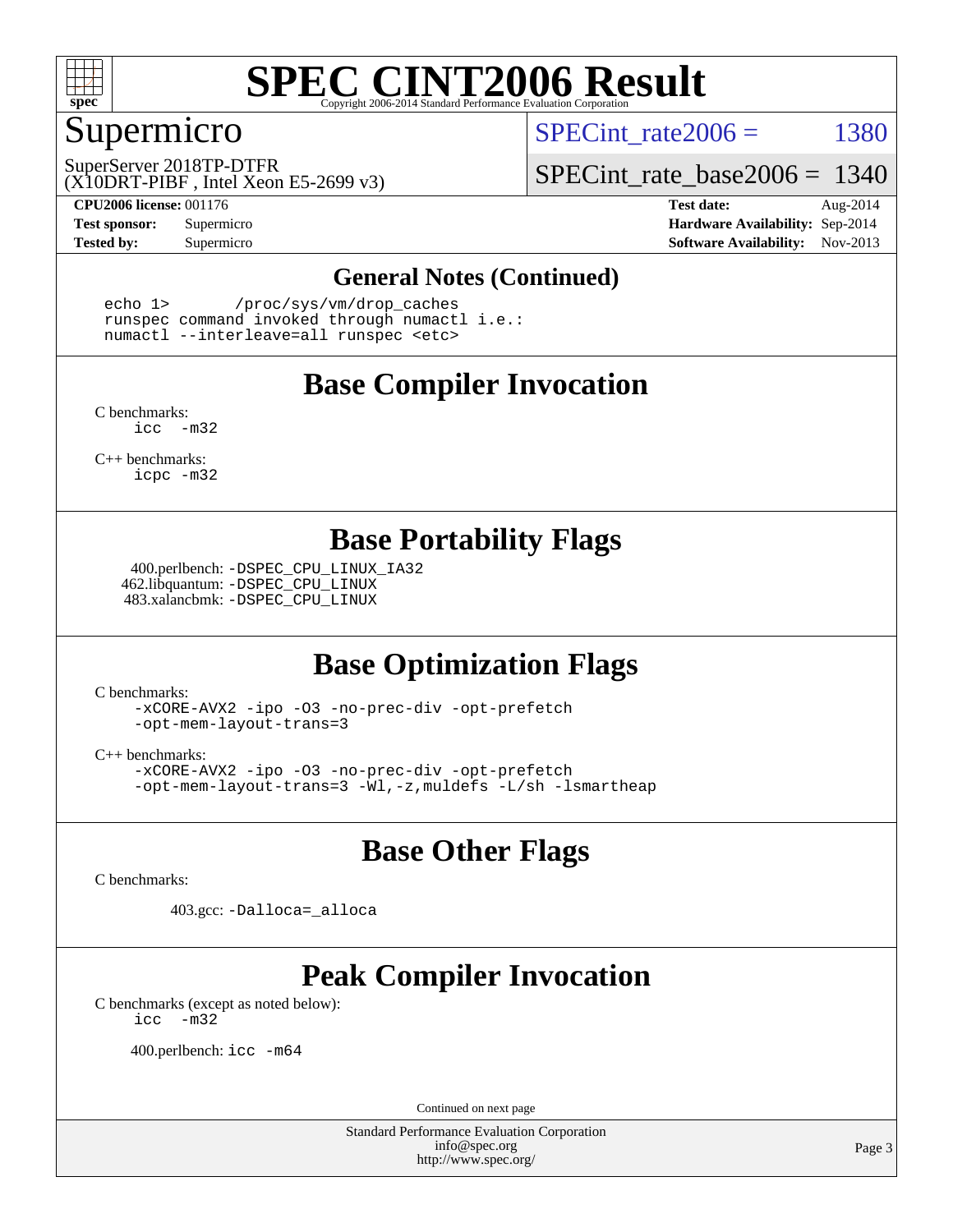

#### Supermicro

SPECint rate $2006 = 1380$ 

(X10DRT-PIBF , Intel Xeon E5-2699 v3) SuperServer 2018TP-DTFR

[SPECint\\_rate\\_base2006 =](http://www.spec.org/auto/cpu2006/Docs/result-fields.html#SPECintratebase2006) 1340

**[CPU2006 license:](http://www.spec.org/auto/cpu2006/Docs/result-fields.html#CPU2006license)** 001176 **[Test date:](http://www.spec.org/auto/cpu2006/Docs/result-fields.html#Testdate)** Aug-2014 **[Test sponsor:](http://www.spec.org/auto/cpu2006/Docs/result-fields.html#Testsponsor)** Supermicro Supermicro **[Hardware Availability:](http://www.spec.org/auto/cpu2006/Docs/result-fields.html#HardwareAvailability)** Sep-2014 **[Tested by:](http://www.spec.org/auto/cpu2006/Docs/result-fields.html#Testedby)** Supermicro **Supermicro [Software Availability:](http://www.spec.org/auto/cpu2006/Docs/result-fields.html#SoftwareAvailability)** Nov-2013

### **[Peak Compiler Invocation \(Continued\)](http://www.spec.org/auto/cpu2006/Docs/result-fields.html#PeakCompilerInvocation)**

401.bzip2: [icc -m64](http://www.spec.org/cpu2006/results/res2014q3/cpu2006-20140909-31411.flags.html#user_peakCCLD401_bzip2_intel_icc_64bit_bda6cc9af1fdbb0edc3795bac97ada53)

456.hmmer: [icc -m64](http://www.spec.org/cpu2006/results/res2014q3/cpu2006-20140909-31411.flags.html#user_peakCCLD456_hmmer_intel_icc_64bit_bda6cc9af1fdbb0edc3795bac97ada53)

 $458 \text{.}$ sjeng: icc  $-\text{m64}$ 

[C++ benchmarks:](http://www.spec.org/auto/cpu2006/Docs/result-fields.html#CXXbenchmarks)

[icpc -m32](http://www.spec.org/cpu2006/results/res2014q3/cpu2006-20140909-31411.flags.html#user_CXXpeak_intel_icpc_4e5a5ef1a53fd332b3c49e69c3330699)

#### **[Peak Portability Flags](http://www.spec.org/auto/cpu2006/Docs/result-fields.html#PeakPortabilityFlags)**

 400.perlbench: [-DSPEC\\_CPU\\_LP64](http://www.spec.org/cpu2006/results/res2014q3/cpu2006-20140909-31411.flags.html#b400.perlbench_peakCPORTABILITY_DSPEC_CPU_LP64) [-DSPEC\\_CPU\\_LINUX\\_X64](http://www.spec.org/cpu2006/results/res2014q3/cpu2006-20140909-31411.flags.html#b400.perlbench_peakCPORTABILITY_DSPEC_CPU_LINUX_X64) 401.bzip2: [-DSPEC\\_CPU\\_LP64](http://www.spec.org/cpu2006/results/res2014q3/cpu2006-20140909-31411.flags.html#suite_peakCPORTABILITY401_bzip2_DSPEC_CPU_LP64) 456.hmmer: [-DSPEC\\_CPU\\_LP64](http://www.spec.org/cpu2006/results/res2014q3/cpu2006-20140909-31411.flags.html#suite_peakCPORTABILITY456_hmmer_DSPEC_CPU_LP64) 458.sjeng: [-DSPEC\\_CPU\\_LP64](http://www.spec.org/cpu2006/results/res2014q3/cpu2006-20140909-31411.flags.html#suite_peakCPORTABILITY458_sjeng_DSPEC_CPU_LP64) 462.libquantum: [-DSPEC\\_CPU\\_LINUX](http://www.spec.org/cpu2006/results/res2014q3/cpu2006-20140909-31411.flags.html#b462.libquantum_peakCPORTABILITY_DSPEC_CPU_LINUX) 483.xalancbmk: [-DSPEC\\_CPU\\_LINUX](http://www.spec.org/cpu2006/results/res2014q3/cpu2006-20140909-31411.flags.html#b483.xalancbmk_peakCXXPORTABILITY_DSPEC_CPU_LINUX)

#### **[Peak Optimization Flags](http://www.spec.org/auto/cpu2006/Docs/result-fields.html#PeakOptimizationFlags)**

[C benchmarks](http://www.spec.org/auto/cpu2006/Docs/result-fields.html#Cbenchmarks):

 400.perlbench: [-xCORE-AVX2](http://www.spec.org/cpu2006/results/res2014q3/cpu2006-20140909-31411.flags.html#user_peakPASS2_CFLAGSPASS2_LDCFLAGS400_perlbench_f-xAVX2_5f5fc0cbe2c9f62c816d3e45806c70d7)(pass 2) [-prof-gen](http://www.spec.org/cpu2006/results/res2014q3/cpu2006-20140909-31411.flags.html#user_peakPASS1_CFLAGSPASS1_LDCFLAGS400_perlbench_prof_gen_e43856698f6ca7b7e442dfd80e94a8fc)(pass 1) [-ipo](http://www.spec.org/cpu2006/results/res2014q3/cpu2006-20140909-31411.flags.html#user_peakPASS2_CFLAGSPASS2_LDCFLAGS400_perlbench_f-ipo)(pass 2) [-O3](http://www.spec.org/cpu2006/results/res2014q3/cpu2006-20140909-31411.flags.html#user_peakPASS2_CFLAGSPASS2_LDCFLAGS400_perlbench_f-O3)(pass 2) [-no-prec-div](http://www.spec.org/cpu2006/results/res2014q3/cpu2006-20140909-31411.flags.html#user_peakPASS2_CFLAGSPASS2_LDCFLAGS400_perlbench_f-no-prec-div)(pass 2) [-prof-use](http://www.spec.org/cpu2006/results/res2014q3/cpu2006-20140909-31411.flags.html#user_peakPASS2_CFLAGSPASS2_LDCFLAGS400_perlbench_prof_use_bccf7792157ff70d64e32fe3e1250b55)(pass 2) [-auto-ilp32](http://www.spec.org/cpu2006/results/res2014q3/cpu2006-20140909-31411.flags.html#user_peakCOPTIMIZE400_perlbench_f-auto-ilp32) 401.bzip2: [-xCORE-AVX2](http://www.spec.org/cpu2006/results/res2014q3/cpu2006-20140909-31411.flags.html#user_peakPASS2_CFLAGSPASS2_LDCFLAGS401_bzip2_f-xAVX2_5f5fc0cbe2c9f62c816d3e45806c70d7)(pass 2) [-prof-gen](http://www.spec.org/cpu2006/results/res2014q3/cpu2006-20140909-31411.flags.html#user_peakPASS1_CFLAGSPASS1_LDCFLAGS401_bzip2_prof_gen_e43856698f6ca7b7e442dfd80e94a8fc)(pass 1) [-ipo](http://www.spec.org/cpu2006/results/res2014q3/cpu2006-20140909-31411.flags.html#user_peakPASS2_CFLAGSPASS2_LDCFLAGS401_bzip2_f-ipo)(pass 2) [-O3](http://www.spec.org/cpu2006/results/res2014q3/cpu2006-20140909-31411.flags.html#user_peakPASS2_CFLAGSPASS2_LDCFLAGS401_bzip2_f-O3)(pass 2) [-no-prec-div](http://www.spec.org/cpu2006/results/res2014q3/cpu2006-20140909-31411.flags.html#user_peakPASS2_CFLAGSPASS2_LDCFLAGS401_bzip2_f-no-prec-div)(pass 2) [-prof-use](http://www.spec.org/cpu2006/results/res2014q3/cpu2006-20140909-31411.flags.html#user_peakPASS2_CFLAGSPASS2_LDCFLAGS401_bzip2_prof_use_bccf7792157ff70d64e32fe3e1250b55)(pass 2) [-opt-prefetch](http://www.spec.org/cpu2006/results/res2014q3/cpu2006-20140909-31411.flags.html#user_peakCOPTIMIZE401_bzip2_f-opt-prefetch) [-auto-ilp32](http://www.spec.org/cpu2006/results/res2014q3/cpu2006-20140909-31411.flags.html#user_peakCOPTIMIZE401_bzip2_f-auto-ilp32) [-ansi-alias](http://www.spec.org/cpu2006/results/res2014q3/cpu2006-20140909-31411.flags.html#user_peakCOPTIMIZE401_bzip2_f-ansi-alias) 403.gcc: [-xCORE-AVX2](http://www.spec.org/cpu2006/results/res2014q3/cpu2006-20140909-31411.flags.html#user_peakCOPTIMIZE403_gcc_f-xAVX2_5f5fc0cbe2c9f62c816d3e45806c70d7) [-ipo](http://www.spec.org/cpu2006/results/res2014q3/cpu2006-20140909-31411.flags.html#user_peakCOPTIMIZE403_gcc_f-ipo) [-O3](http://www.spec.org/cpu2006/results/res2014q3/cpu2006-20140909-31411.flags.html#user_peakCOPTIMIZE403_gcc_f-O3) [-no-prec-div](http://www.spec.org/cpu2006/results/res2014q3/cpu2006-20140909-31411.flags.html#user_peakCOPTIMIZE403_gcc_f-no-prec-div)  $429$ .mcf: basepeak = yes 445.gobmk: [-xCORE-AVX2](http://www.spec.org/cpu2006/results/res2014q3/cpu2006-20140909-31411.flags.html#user_peakPASS2_CFLAGSPASS2_LDCFLAGS445_gobmk_f-xAVX2_5f5fc0cbe2c9f62c816d3e45806c70d7)(pass 2) [-prof-gen](http://www.spec.org/cpu2006/results/res2014q3/cpu2006-20140909-31411.flags.html#user_peakPASS1_CFLAGSPASS1_LDCFLAGS445_gobmk_prof_gen_e43856698f6ca7b7e442dfd80e94a8fc)(pass 1) [-prof-use](http://www.spec.org/cpu2006/results/res2014q3/cpu2006-20140909-31411.flags.html#user_peakPASS2_CFLAGSPASS2_LDCFLAGS445_gobmk_prof_use_bccf7792157ff70d64e32fe3e1250b55)(pass 2) [-ansi-alias](http://www.spec.org/cpu2006/results/res2014q3/cpu2006-20140909-31411.flags.html#user_peakCOPTIMIZE445_gobmk_f-ansi-alias) [-opt-mem-layout-trans=3](http://www.spec.org/cpu2006/results/res2014q3/cpu2006-20140909-31411.flags.html#user_peakCOPTIMIZE445_gobmk_f-opt-mem-layout-trans_a7b82ad4bd7abf52556d4961a2ae94d5) 456.hmmer: [-xCORE-AVX2](http://www.spec.org/cpu2006/results/res2014q3/cpu2006-20140909-31411.flags.html#user_peakCOPTIMIZE456_hmmer_f-xAVX2_5f5fc0cbe2c9f62c816d3e45806c70d7) [-ipo](http://www.spec.org/cpu2006/results/res2014q3/cpu2006-20140909-31411.flags.html#user_peakCOPTIMIZE456_hmmer_f-ipo) [-O3](http://www.spec.org/cpu2006/results/res2014q3/cpu2006-20140909-31411.flags.html#user_peakCOPTIMIZE456_hmmer_f-O3) [-no-prec-div](http://www.spec.org/cpu2006/results/res2014q3/cpu2006-20140909-31411.flags.html#user_peakCOPTIMIZE456_hmmer_f-no-prec-div) [-unroll2](http://www.spec.org/cpu2006/results/res2014q3/cpu2006-20140909-31411.flags.html#user_peakCOPTIMIZE456_hmmer_f-unroll_784dae83bebfb236979b41d2422d7ec2) [-auto-ilp32](http://www.spec.org/cpu2006/results/res2014q3/cpu2006-20140909-31411.flags.html#user_peakCOPTIMIZE456_hmmer_f-auto-ilp32) 458.sjeng: [-xCORE-AVX2](http://www.spec.org/cpu2006/results/res2014q3/cpu2006-20140909-31411.flags.html#user_peakPASS2_CFLAGSPASS2_LDCFLAGS458_sjeng_f-xAVX2_5f5fc0cbe2c9f62c816d3e45806c70d7)(pass 2) [-prof-gen](http://www.spec.org/cpu2006/results/res2014q3/cpu2006-20140909-31411.flags.html#user_peakPASS1_CFLAGSPASS1_LDCFLAGS458_sjeng_prof_gen_e43856698f6ca7b7e442dfd80e94a8fc)(pass 1) [-ipo](http://www.spec.org/cpu2006/results/res2014q3/cpu2006-20140909-31411.flags.html#user_peakPASS2_CFLAGSPASS2_LDCFLAGS458_sjeng_f-ipo)(pass 2) [-O3](http://www.spec.org/cpu2006/results/res2014q3/cpu2006-20140909-31411.flags.html#user_peakPASS2_CFLAGSPASS2_LDCFLAGS458_sjeng_f-O3)(pass 2) [-no-prec-div](http://www.spec.org/cpu2006/results/res2014q3/cpu2006-20140909-31411.flags.html#user_peakPASS2_CFLAGSPASS2_LDCFLAGS458_sjeng_f-no-prec-div)(pass 2) [-prof-use](http://www.spec.org/cpu2006/results/res2014q3/cpu2006-20140909-31411.flags.html#user_peakPASS2_CFLAGSPASS2_LDCFLAGS458_sjeng_prof_use_bccf7792157ff70d64e32fe3e1250b55)(pass 2) [-unroll4](http://www.spec.org/cpu2006/results/res2014q3/cpu2006-20140909-31411.flags.html#user_peakCOPTIMIZE458_sjeng_f-unroll_4e5e4ed65b7fd20bdcd365bec371b81f) [-auto-ilp32](http://www.spec.org/cpu2006/results/res2014q3/cpu2006-20140909-31411.flags.html#user_peakCOPTIMIZE458_sjeng_f-auto-ilp32) 462.libquantum: basepeak = yes

Continued on next page

Standard Performance Evaluation Corporation [info@spec.org](mailto:info@spec.org) <http://www.spec.org/>